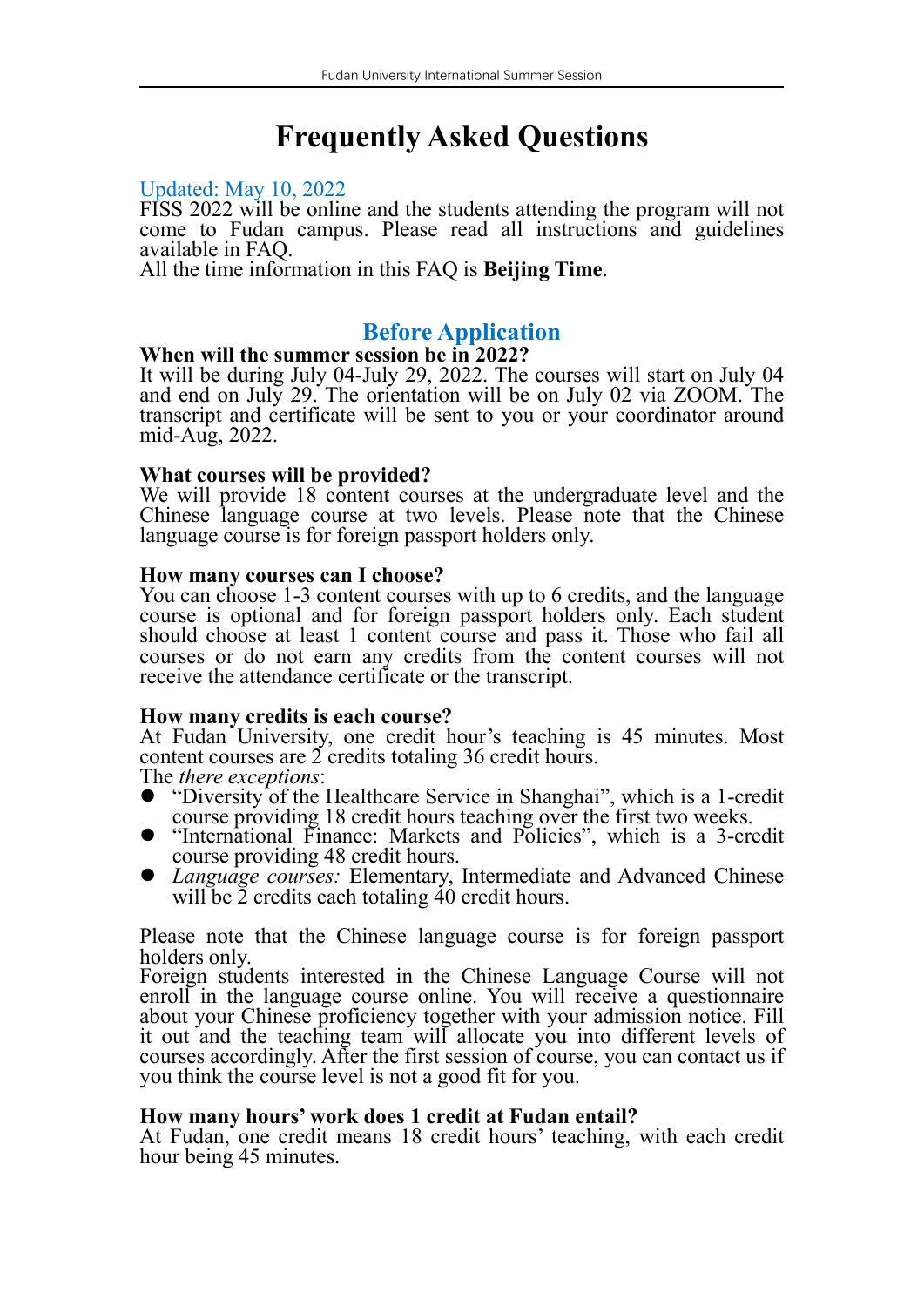#### **Can I choose more than 1 course from the same module?**

It is possible. Just make sure that the courses you want to take do not have overlapping teaching slots. You need to take a look at the course schedule to find out more information.

**How can the credits be transferred back tomy university?** It will be up to the student's home university to decide how and how many credits can be transferred.

Please download the course syllabus from the FISS website and contact the academic office concerned for pre-approval. We would be glad to help if the academic office needs further information directly from us.

#### **Will Fudan issue the transcript for the summer session?**

Yes, after you pass your courses you will have the official transcript of Fudan University. We will send the transcript and certificate to you or your coordinator after the session ends. Please update us if there is any change to your contact information.

#### **Where can I download the syllabi?**

[https://iss.fudan.edu.cn/Courses\\_\\_\\_Credits/Content\\_Courses.htm.](https://iss.fudan.edu.cn/Courses___Credits/Content_Courses.htm)

# **Cost of the Program**

#### **Does the tuition include accommodation?**

No. The tuition only covers the courses of the session. And as FISS 2022 will be online there will be no accommodation issue.

#### **I wonder whether there is any scholarship that I can apply for?**

If you are <sup>a</sup> college student from <sup>23</sup> countries in North America, including the United States, Canada, Mexico, Costa Rica, etc. (based on nationality and please consult the list of specific countries by email), you can apply for the Shanghai Summer School Scholarship which offers a waiver of the application fee and tuition for FISS 2022.

If you're eligible, please submit your application for this scholarship here: <https://www.wjx.cn/vj/ebcy4kU.aspx>

Or as a student of Fudan's partner you can come as an exchange student with a tuition waiver if your university agrees to nominate you.

If you are not eligible for either of the above, please contact the Chinese embassy or consulate at your end to see whether there is any financial support available for international students interested in such short programs in China.

# **The Application Processes**

## **How do I apply for the summer session?**

If you are a Chinese citizen from Chinese mainland, Hong Kong, Macau or Taiwan, please register at <http://register.fudan.edu.cn/>. More instructions about how to complete the application process can be found on the official website as follows:

https://iss.fudan.edu.cn/Application\_\_\_Admission/Eligibility\_\_\_Applicati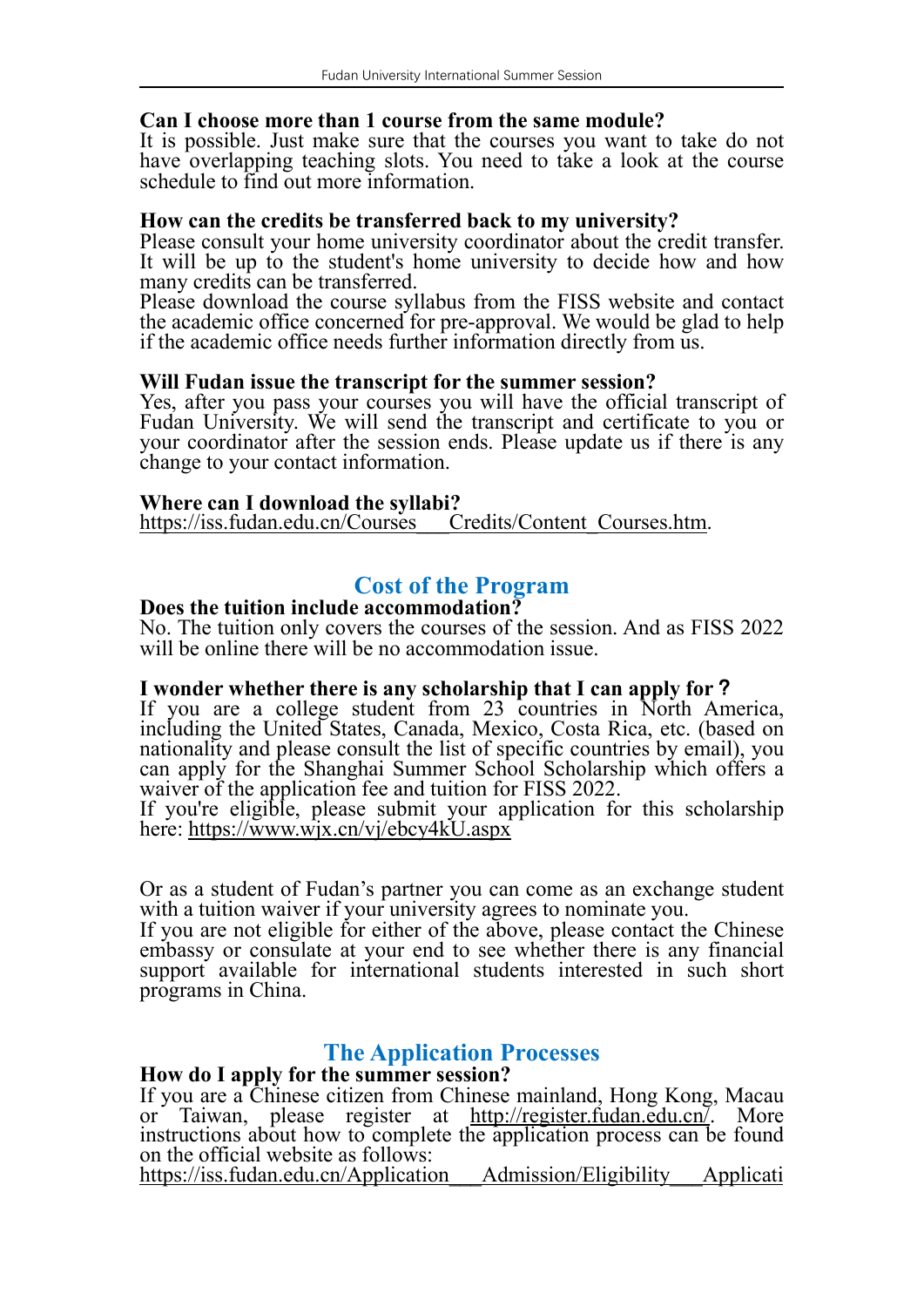#### on\_Process.htm

If you are a foreigner please apply at <http://admission.iso.fudan.edu.cn/> with the following documents:

1. Your photo

2. A copy of your passport's information page. Please note that the name in the online application should be exactly the same as the name on your passport. 3. Your transcript of academic records

4. Certificate of your enrollment status at your home university

5. Certificate of your English skills, if applicable. Native speakers of English or students taking English-taught programs are exempt from the

language requirement. 6. Application code, which is **<sup>359196</sup> for self-support students**. Exchange students with <sup>a</sup> tuition waiver and self-support students have different application codes in the online system. Exchange students do not need to pay the application fee while the self-support students do. But if an exchange student uses the wrong code and pays the application fee, it is regrettably not refundable. We may require further application documents if the circumstances justify it

it.

#### **I have dual nationalities holding a foreign(non-Chinese)passport and the Hong Kong/Macau passport. Should I apply as an international student or a Chinese student?**

If you have the Mainland Travel Permit for Hong Kong and Macao Residents, please apply as a Chinese student with this ID document. If not, please apply as an international student with your non-Chinese passport. In any case, please do not use your Hong Kong or Macau passport.

#### **What is the deadline for application? Will itbe fine if I apply just before the system closes?**

The application deadline is June 15, 2022. We recommend you apply as early as possible, so that you can enroll in courses earlier. The course enrollment system will open in May, for which you will need the student number. However, the student numbers will be issued in three batches with the first batch coming out by mid-May, the second around late May, and the last in June.

#### **I want to do the online application as soon as possible. But my passport will expire soon. What should I do?**

Please wait for the new passport before you submit the application. If it is close to the application deadline, please submit the application with your old passport first, and then email us a copy of the new passport later.

#### **The system doesn't allow me to submit my application. What should I do?**

Please make sure that you upload your photo in the specified jpg format

with the right size.<br>Please also make sure that you upload a copy of your passport, your transcript, and certificate of university enrollment. Remember if you do not submit your application online we will not be able to review your application. From past experience, IE works for the uploading job if you use windows and Opera works for MacBooks.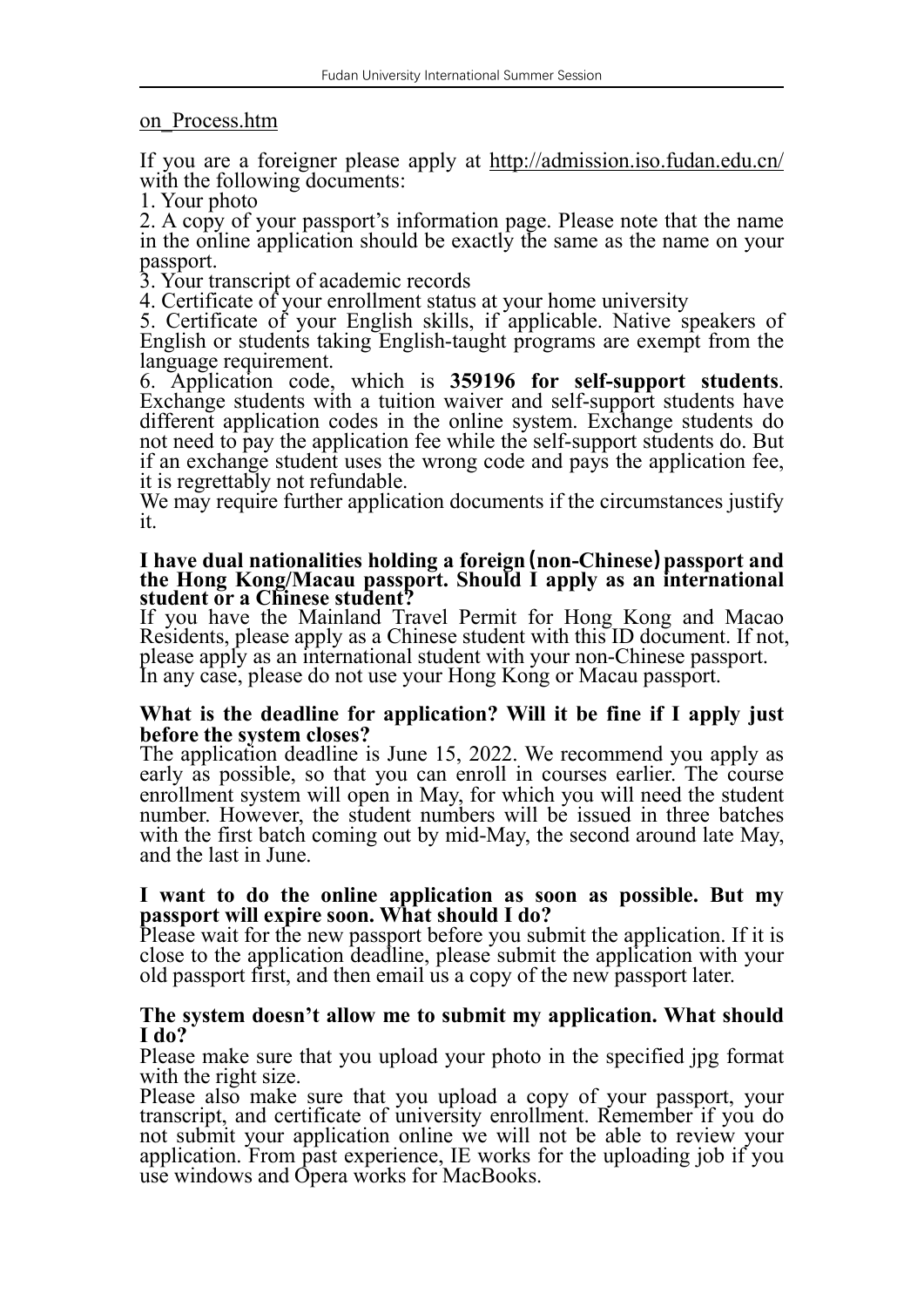# **Anything that I should mind when I fill in the online application for foreign students?**

1. Please upload a head-and-shoulders photo that has the reasonable definition;

2. The fields marked with \* must be filled in;

3. Please fill in your full name as it appears on your passport;

4. Don't forget to upload a copy of your passport;

5. A transcript of your academic records is required too;

6. The last document to be uploaded is your certificate of enrollment at your home university.

#### **I am not a native speaker of English. Do I have to provide some proof of my English proficiency?**

If you are taking your current program in English, you do not have to provide any proof of your language skills. If you are not, you are advised to provide a proof, which can be a TOFLE or IELTS score, or an assessment from your English teacher that you can follow courses in English.

#### **I have submitted the application online. What should I do next?**

Please wait for the update in the email. The process works like this: After we review your application, we will decide whether to accept you or not. If you are accepted, you will receive an email notice.

#### **When will I get my student number to enroll in courses online?**

You will need the student number to enroll in courses online, which starts in May. The timeline is as follows:

- If you apply before April 10, 2022, your student number will be sent to you around mid-May. If you apply on Apr. 10-May 15, your student number will be sent to you around the end of May. If you apply from May 16-June 15, you will have your student number around the end of June.
- There will be 3 batches of student numbers in total. When each batch is issued by the Academic Affairs Office of Fudan, the students of the same batch will get the number in the email.

### **When will I get my admission documents?**

FISS 2022 will be online and therefore you will not get physical admission letters. We will email you the admission letter when we accept you.

# **Course Enrollment and Tuition Payment**

#### **What is the username and password to log in at the Fudan course enrollment, payment and eLearning websites?**

The username is your Fudan student number while the password is the "fDu+last 6 digits of your registered ID number", usually passport or Chinese ID number (if it contains any letter, please substitute with

0-zero). You should log-in with the same username and password at [http://xk.fudan.edu.cn/](http://xk.fudan.edu.cn/en_xk/login.action) for course enrollment, elearning.fudan.edu.cn for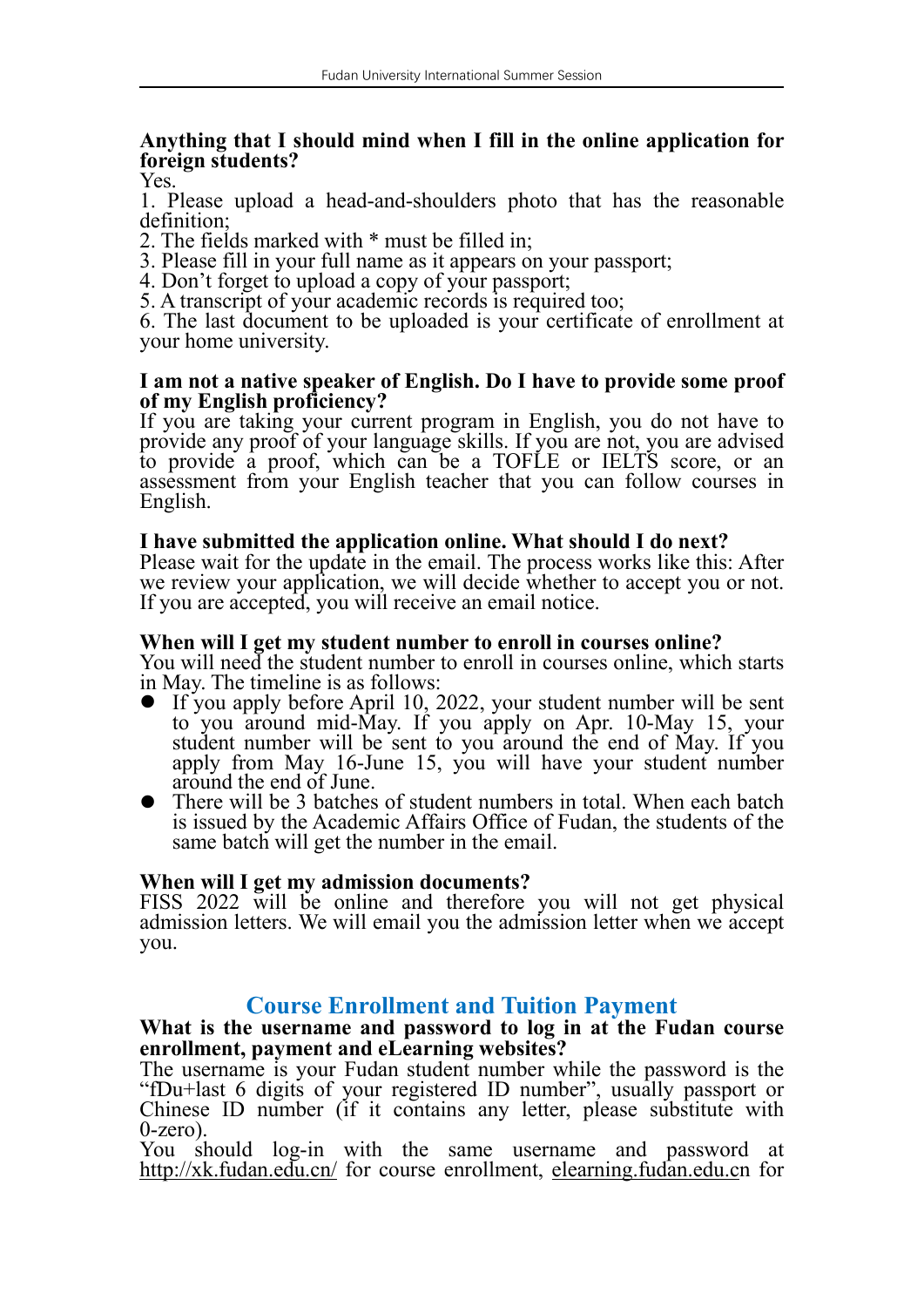program announcements and course documents, and payment.fudan.edu.cn for tuition payment.

#### **How can I enroll in the courses?**

Please visit [http://xk.fudan.edu.cn/](http://xk.fudan.edu.cn/en_xk/login.action), log-in and input the course code to find each course. We will email you the instructions when your student number is issued.

Please note that courses may be cancelled if there are fewer than 5 students enrolled. Students will be notified about course cancellation before July 06, 2022.

#### **Where can I find the course codes?**

You can find the course codes at the course page of the FISS website.

**When is the deadline to enroll in and drop the courses?** Beijing time.<br>Make sure you check your enrollment before the system closes, because

if you have enrolled in one course by mistake and are not aware of it, then you will get an F on your transcript.

On the other hand, if you think you are enrolled in a course but you actually are not, you won't get the grade even if you complete all the assessment.

Please reconfirm your enrollment status with the course's TA before the system closes. Kindly note that eLearning is not the official platform of course enrollment. Even if your name is on the eLearning site of <sup>a</sup> course, it does not necessarily mean you are enrolled in the course.

[http://xk.fudan.edu.cn/en\\_xk/login.action](http://xk.fudan.edu.cn/en_xk/login.action) is the only course enrollment platform where you can ensure your course enrollment status.

### **I am interested in two courses but in the enrollment system there is time conflict between them. Can I still have the two courses?**

No. If there is time conflict you can only choose one of them.

#### **The course I want is already full in the system. Can you increase the capacity?**

The enrollment period will end on July 06, and during the whole period students are free to add or drop courses. It is possible that some students will drop the course and so you can register.<br>We will also keep a close eye on the number of students enrolled in each

course. We may discuss with the professors the possibility of increasing the capacity of some courses, but there is no guarantee that the professors will agree.

#### **What can I do to drop a course after the enrollment system closes?**

You won't be able to add or drop courses after the system closes. If you fail to complete the course(s) that you have enrolled in, or if you are not able to take the final exam of the course(s), your grade for the course(s) will be F and shown on the transcript. If you fail all courses you're enrolled in, then no certificate or the transcript will be issued.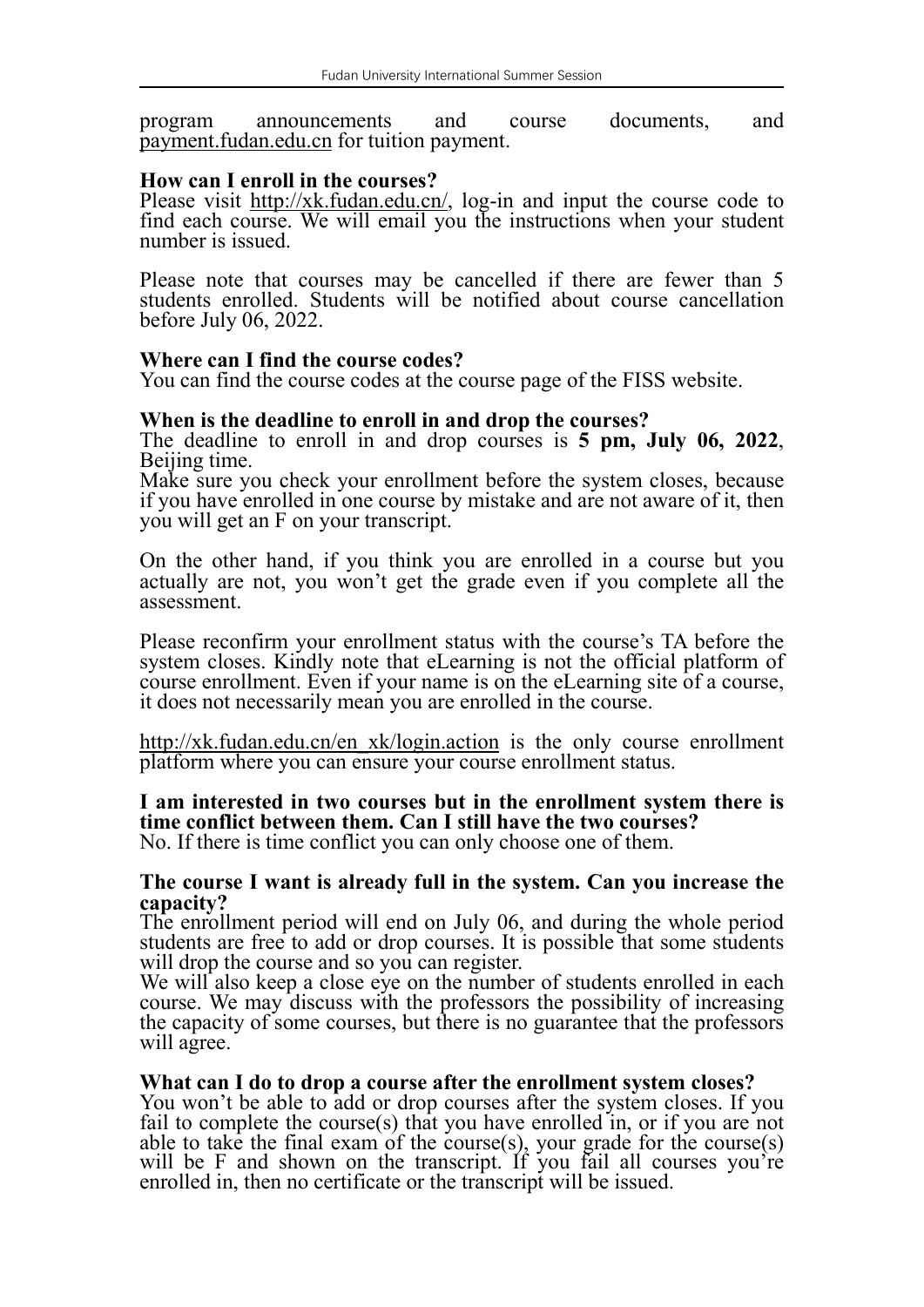#### **What if I fail a course?**

If you fail a course an F will appear on your transcript. And if you don't get any credits from the content courses, i.e. if you take no content courses or fail all your content courses, you will not be able to get the attendance certificate of the summer session. There will be no make-up exams.

#### **How can I pay the tuition fee?**

If you are a self-paying student, please wait for the email reminding you to pay and go to payment.fudan.edu.cn to make the payment before June 30, 2022. Please note that paying with an international credit card will incur <sup>a</sup> surcharge of 3%. After you log in, you can pay with <sup>a</sup> credit card, <sup>a</sup> debit card, Alipay or WeChat pay.

#### **When is the deadline to pay the tuition fee?**

The deadline for tuition payment is June 30, 2022.

# **WeChat**

#### **What is the WeChat group for?**

WeChat is <sup>a</sup> daily must in China. We use it to communicate, keep in touch, share experiences with friends, and pay for purchases or services. There is a group chat for every one of the summer session because we want to reach you in a fast and efficient way. We will post the announcements in WeChat, eLearning, FISS website and they will also go to your email. If you have questions that you believe others also have, you can ask them in the group chat. If you have personal questions you can add the staffor TAs as friends and have a private discussion. When you see useful information posted on WeChat, you can "Add to Favorites" so that you can retrieve it later.

#### **How do I set up my WeChat account?**

Please download the app and register according to the instructions. Our advice is you set a password you will be able to remember when registering your WeChat account and link your WeChat account to your email.

### **Registration**

#### **Will there be an orientation before the program starts?**

There will be an online orientation on July  $0\overline{2}$  (Saturday, 10:00 am -11:30) am, Beijing Time). And considering time differences, the orientation will be recorded and played again via Zoom in the evening of July 02, at 20:00 Beijing Time. It is required that all students attend this orientation. More information will be sent later via email and WeChat.

# **Courses and Transcript**

#### **When will classes start?**

Classes will start on July 4 and end on July 29. You can check your grades online around Aug 10. The official transcripts will be sent to your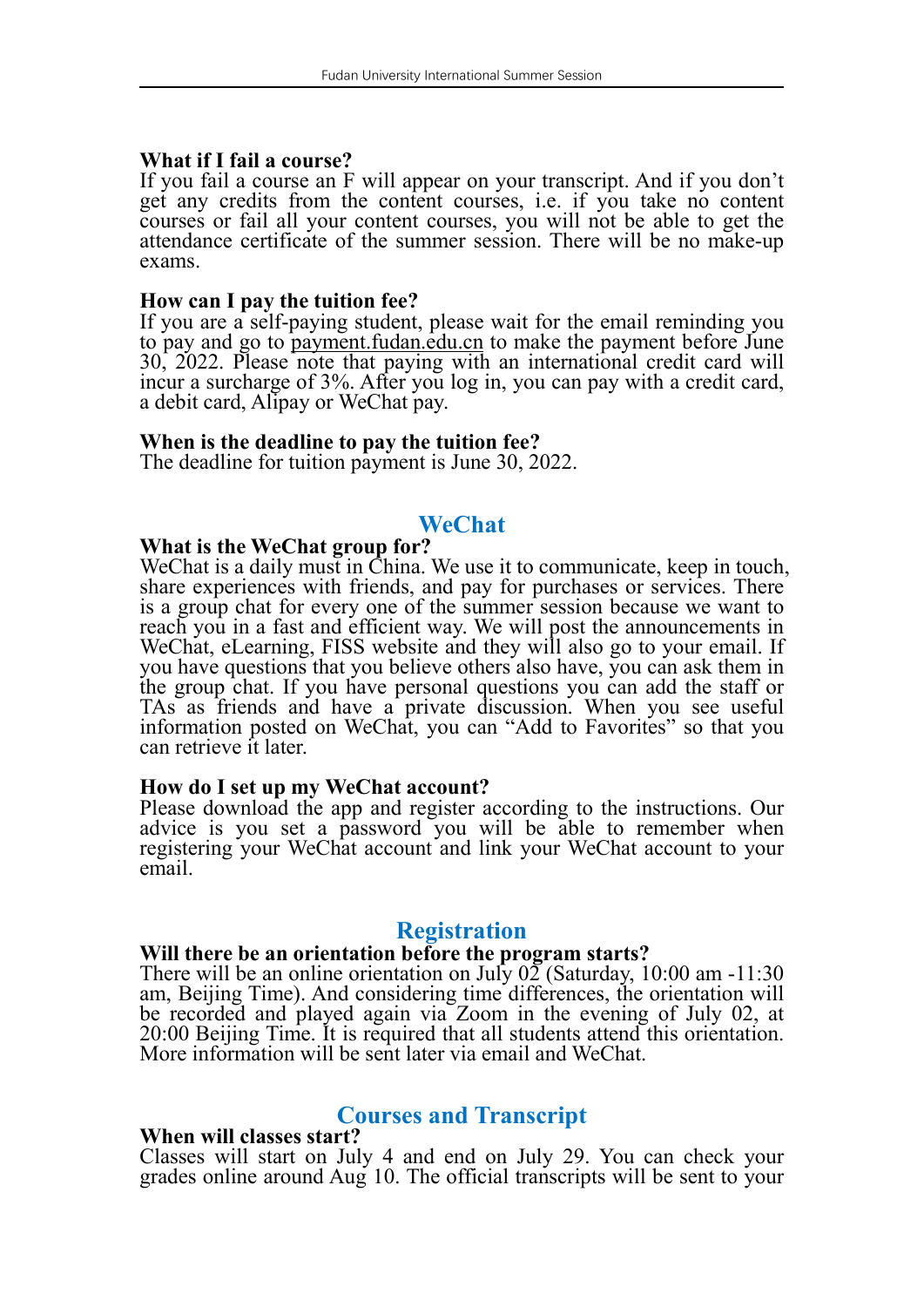coordinator or yourself around mid-Aug.

# **What time do classes start every day?**

Morning content classes are 8:55-11:35 am. (Except for "International Finance: Markets and Policies", which is 8:55 am-12:30 pm)

Afternoon content classes are 3:50- 6:20 pm. (Except for "Introduction to AI-Probabilistic Reasoning and Decision Making", which is 2:00 am- 4:35 pm)

Evening content classes are 7:00-9:35 pm.

Chinese language courses are 2:00-3:40 pm. Considering different time zones, extra slots of Chinese language course may be arranged.

Please note that the schedule in the course enrollment system is not 100% correct as it lists the teaching schedule of regular semesters and can't be changed to the summer session schedule.

### **What is the attendance policy?**

Please note that three unexcused absences in a course will lead to an automatic failure (F as your final grade). If you are 15 minutes late for a class without prior permission, it will be considered as an unexcused absence. Unexcused absence means that you do not show up in a class without any prior notification. Therefore, please ask for permission from the course instructor if you have to miss a class for a good reason.

Please consult your course instructor about whether and how permitted absences will affect your final grade. However, you are not allowed to be absent for more than one third of the whole course (both unexcused and permitted included). Otherwise, you're not qualified to take part in the final exam.

For online courses, all students are required to turn on the camera and show your faces throughout each session. If not, it will be considered absence.

In addition, each instructor also has his/her own attendance policy. They will talk about course requirements and policies in the first class. Please take good note of them.

**What's the grading system like at Fudan?** F means failure. The number of students getting A or A-, does not exceed 30% of the whole class.

#### **Where can I check my grade of courses taken?**

The online grade checking instructions will be posted on eLearning in mid-August.

#### **When can I get the program certificate and course transcript?**

The certificate and transcript will be sent around mid-Aug, 2022. If you prefer, or if you have been nominated by your university, your transcript and certificate will be sent to your coordinator.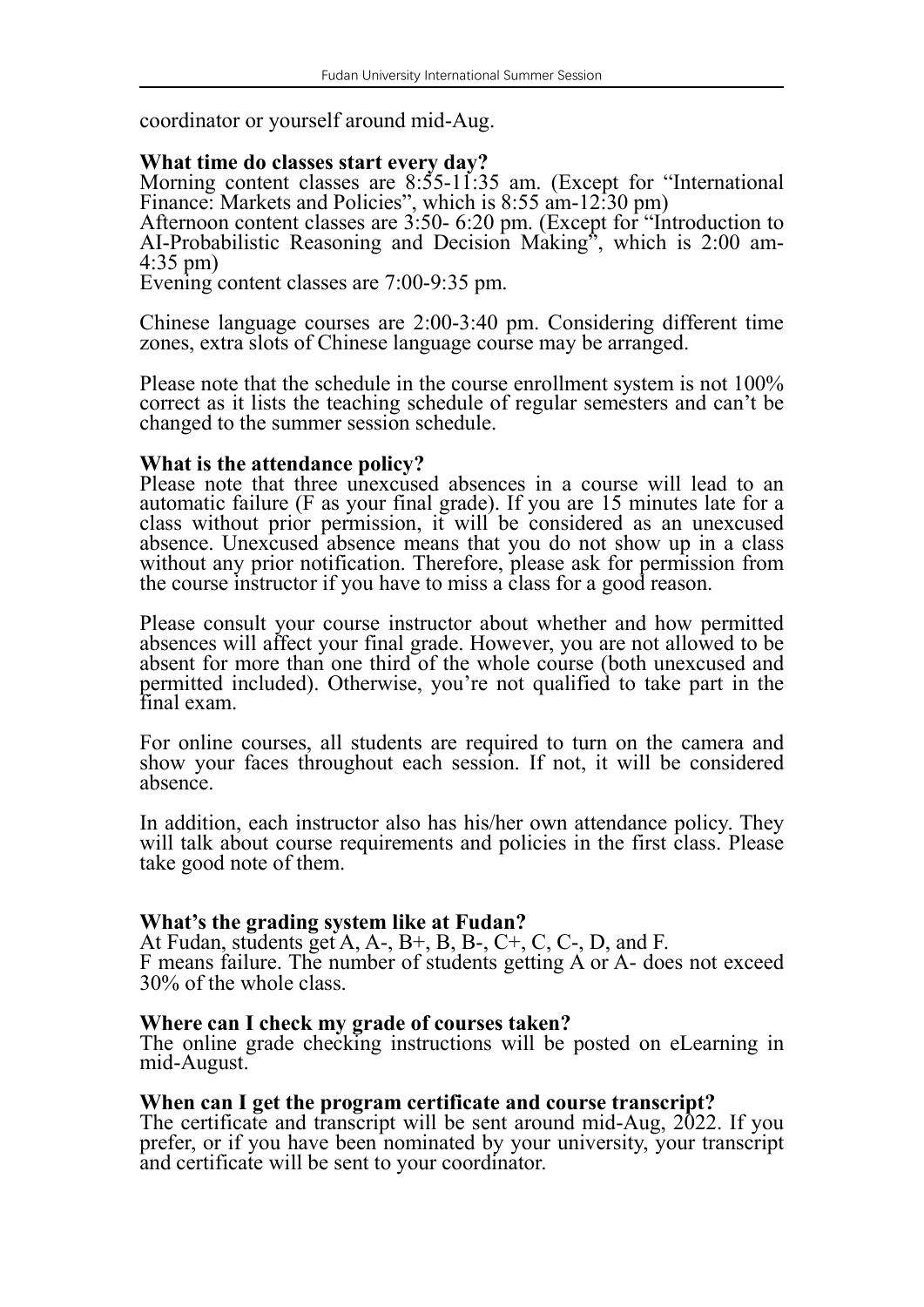## **Will the FISS office send me my transcript?**

If you are nominated by your home university, the FISS office will send your transcript to your home university coordinator. For other students if the coordinator's address is given, we can send your free transcript to your home university too. Please note that if you fail all courses you won't get the transcript or the certificate.

## **Can I have a soft copy of my course transcript?**

Only hard copies will be provided.

### **Can I apply for an extra copy of the transcript?**

If you want an extra copy for yourself, or if you want more copies, please sign up at that time and pay the fee by the deadline. More details will be sent out via eLearning or email at the end of July 2022.

# **Course Delivery**

# **Are all courses online? Is there a possibility to meet the instructors face-to-face?**

Please note that for FISS 2022, all courses of this program will be delivered online.

# **Even if FISS 2022 is online, can I still come to Fudan campus and access the library resources because I am in Shanghai?**

Since FISS 2022 will be online, the students will not get Fudan student ID cards and therefore will not be able to enter the campus orthe libraries of the university. We hope you will understand that this has been decided in consideration of the university's Covid-19 control measures.

# **Will there be recorded videos available after class?**

All all classes will be online live, and no recorded videos will be provided after class. However, course materials will be uploaded and shared in Fudan's eLearning Platform (see below) before and after class per course instructor's arrangements.

# **What are the learning platforms and tools used for this program?**

Zoom, WeChat and Fudan's eLearning Platform will be used for this program. All courses will be delivered live via Zoom. We will set up group chat for each course via WeChat to connect you with teaching assistants, classmates and program staff. So please download and familiarize yourself with these softwares/apps in advance.

Fudan's eLearning Platform is where you will download course materials (slides, lecture notes, etc.), upload assignments, take quizzes, etc. We will email you the login information for eLearning later.

# **What is the proper way to raise a question in classes online?**